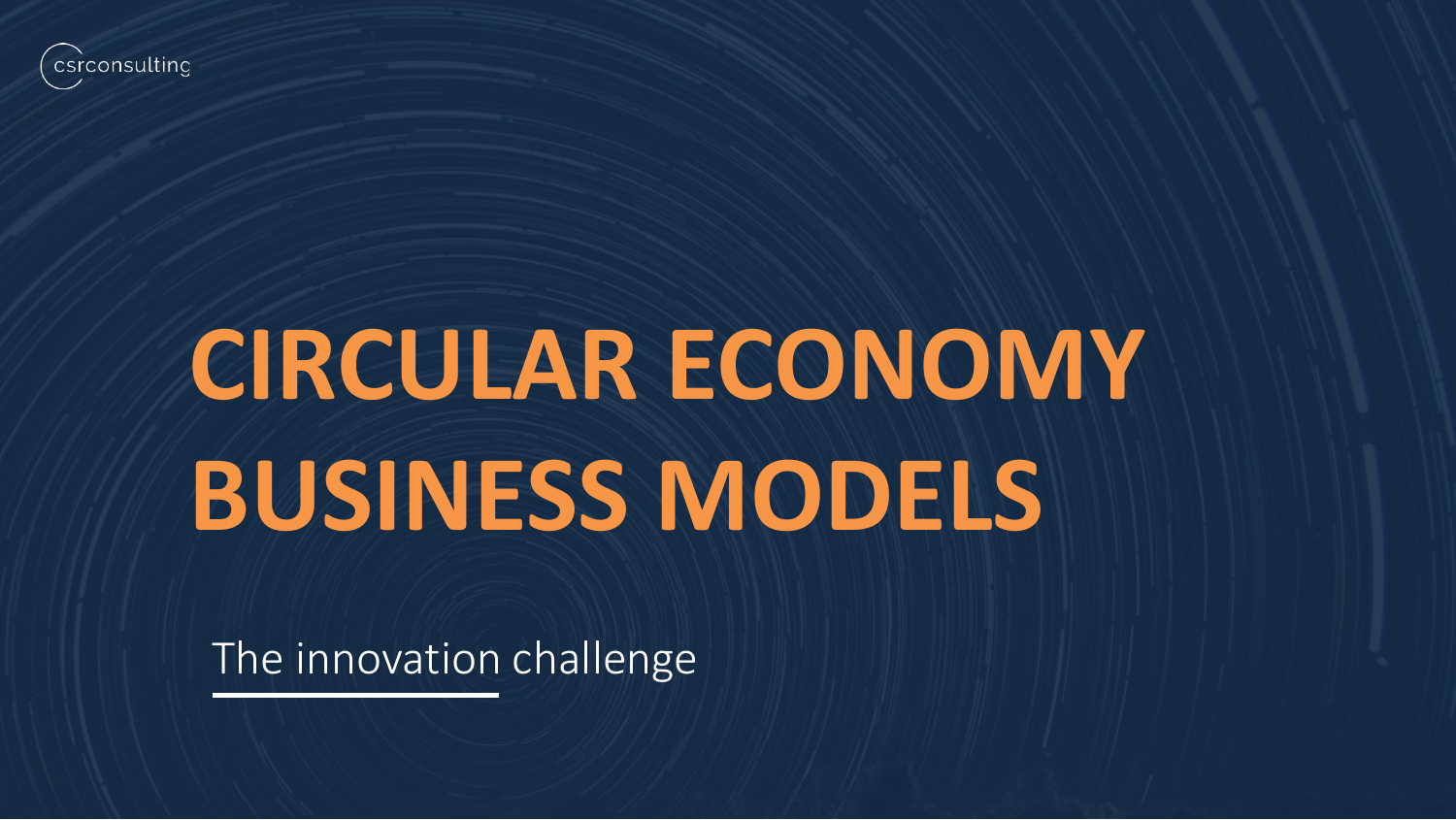### **Circular Economy**

PRINCIPLES OF CIRCULAR ECONOMY

**Systems Thinking Cooperation Ecodesign**හි

#### **Innovation**

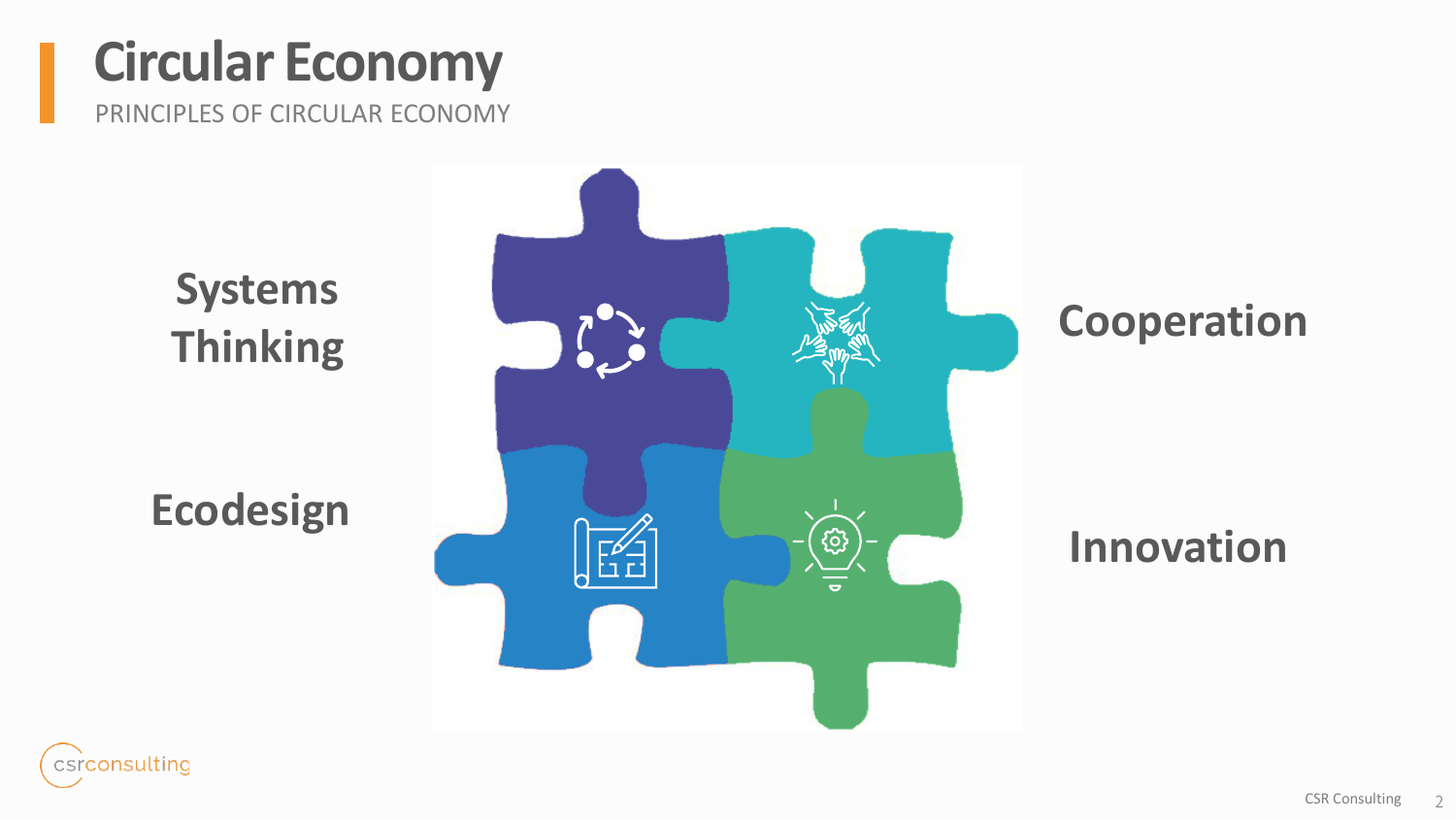

# **How to implement Circular Economy principles?**

BS 8001 Standard for the Circular Economy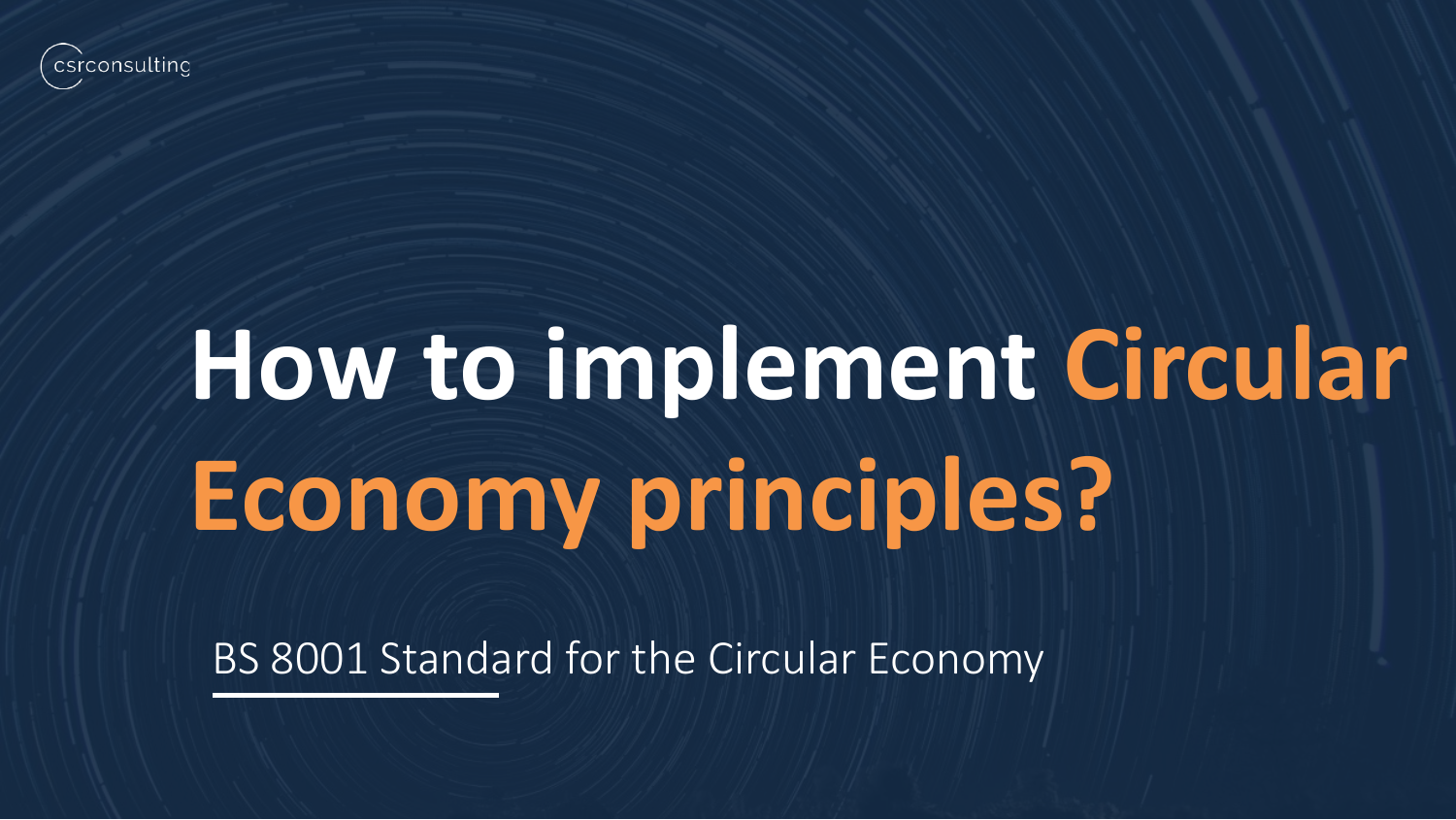#### **BS 8001**

PRINCIPLES OF CIRCULAR ECONOMY

#### **KEY PRINCIPLES**

csrconsulting

The approach presented in the BS 8001 standard allows you to take a comprehensive look at the organization in all aspects of its functioning. It allows you to diagnose the state for today, as well as indicate strategic directions of development for the future. The diagnosis of the level of organizational circularity maturity will be carried out based on 6 key principles for the implementation of circular economy in the company.

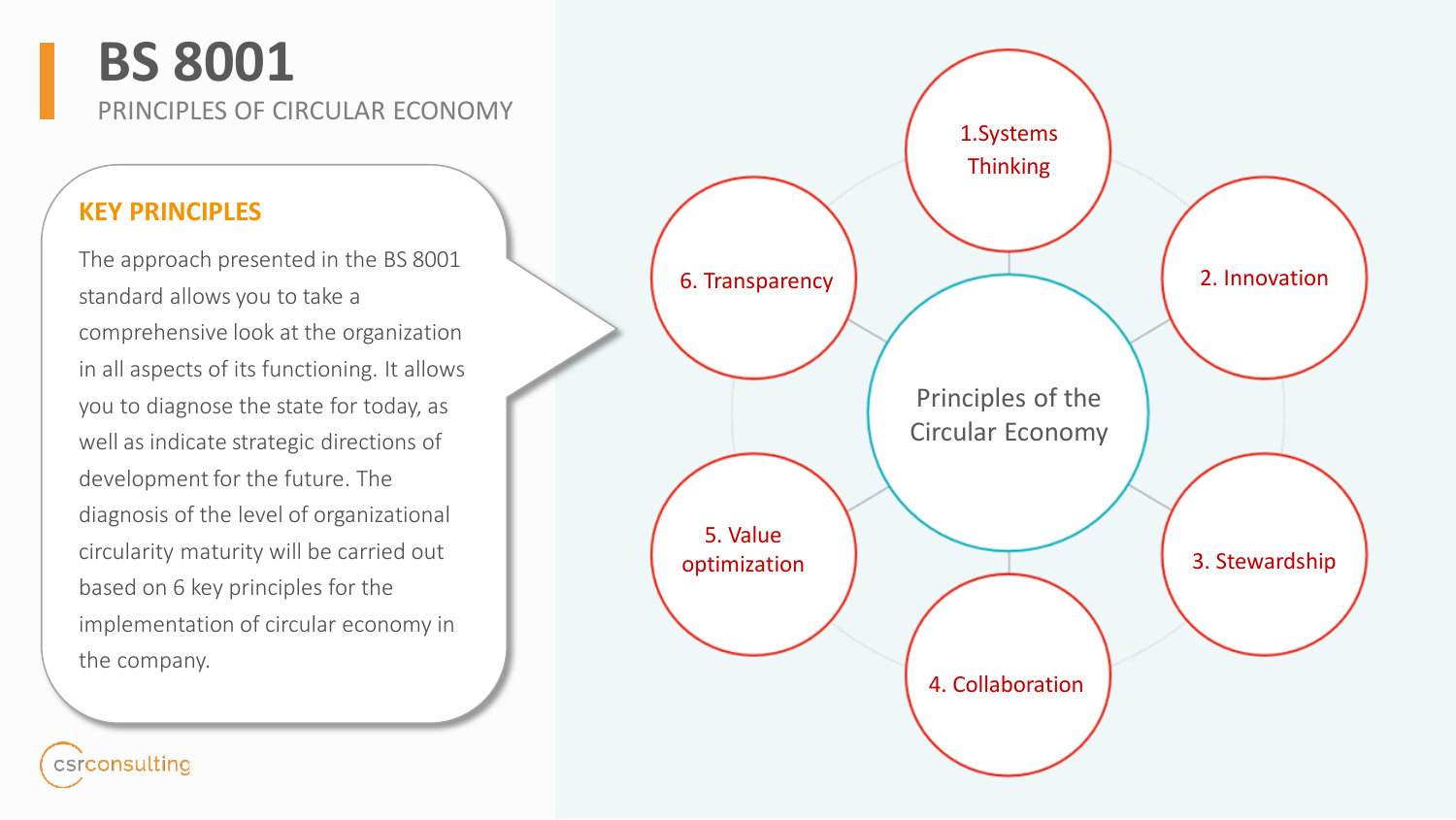### **BS 8001**

OVERVIEW OF THE FRAMEWORK FOR IMPLEMENTING THE PRINCIPLES OF THE CIRCULAR ECONOMY



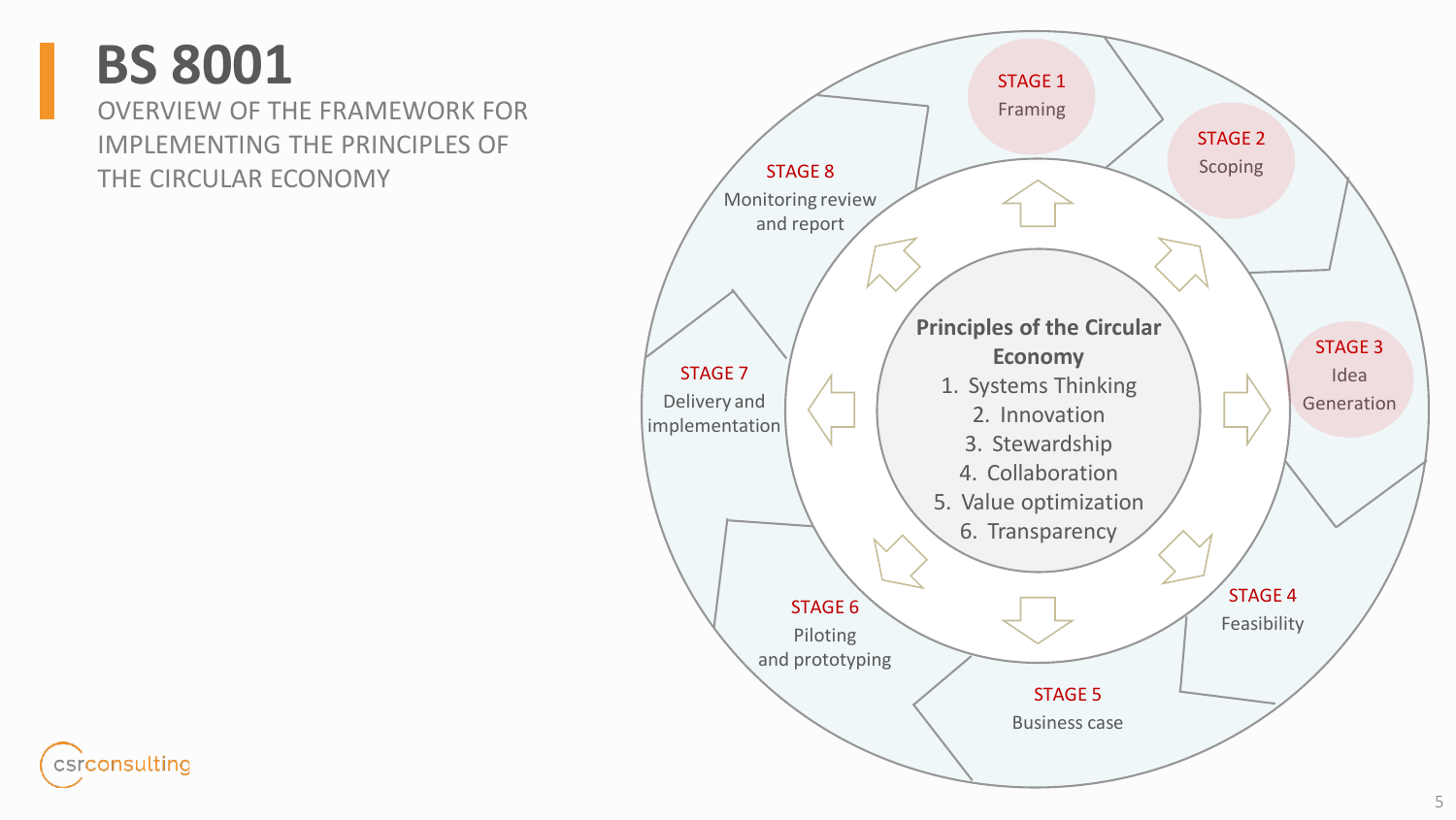## **Level of organizational circularity maturity**



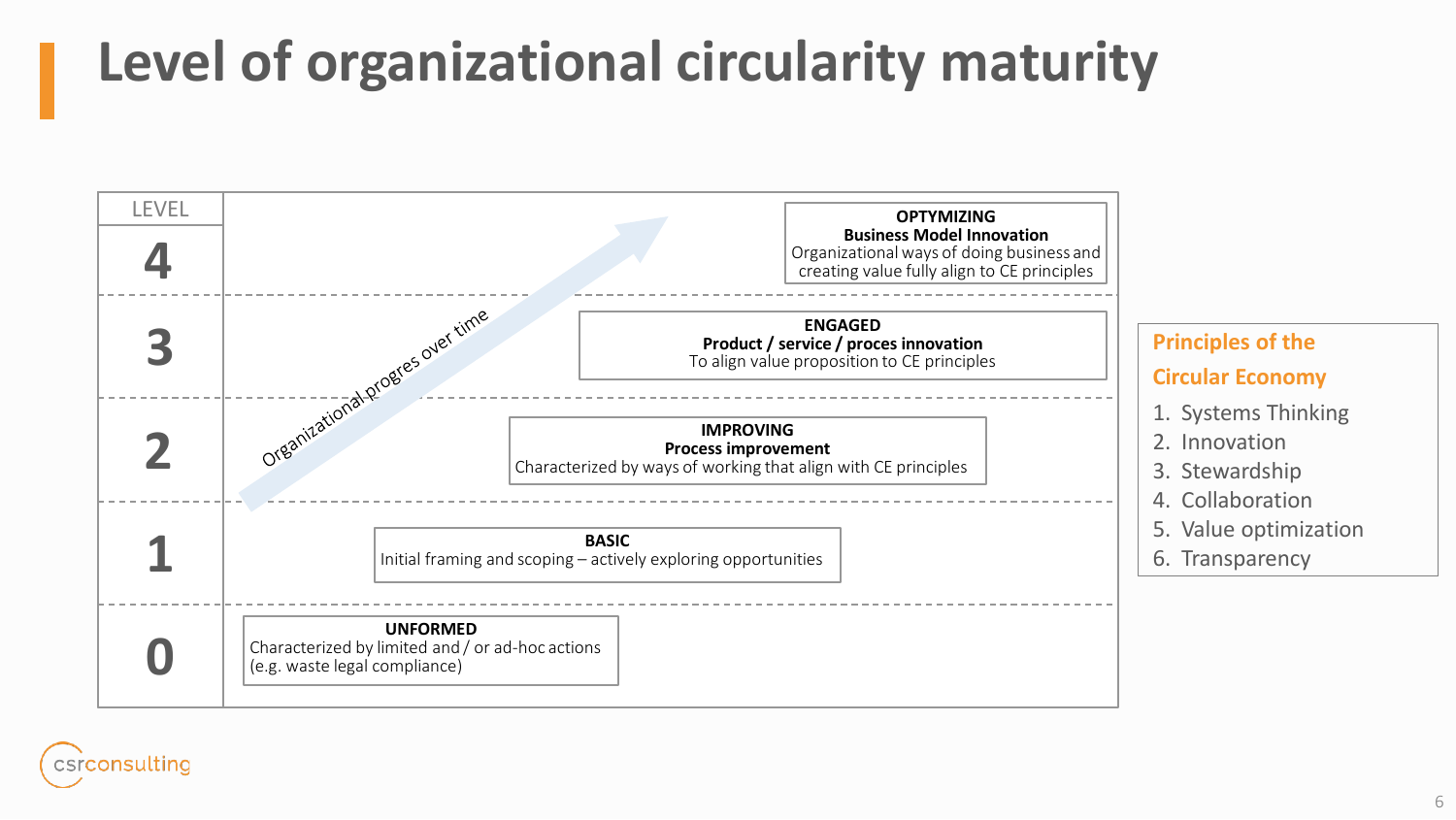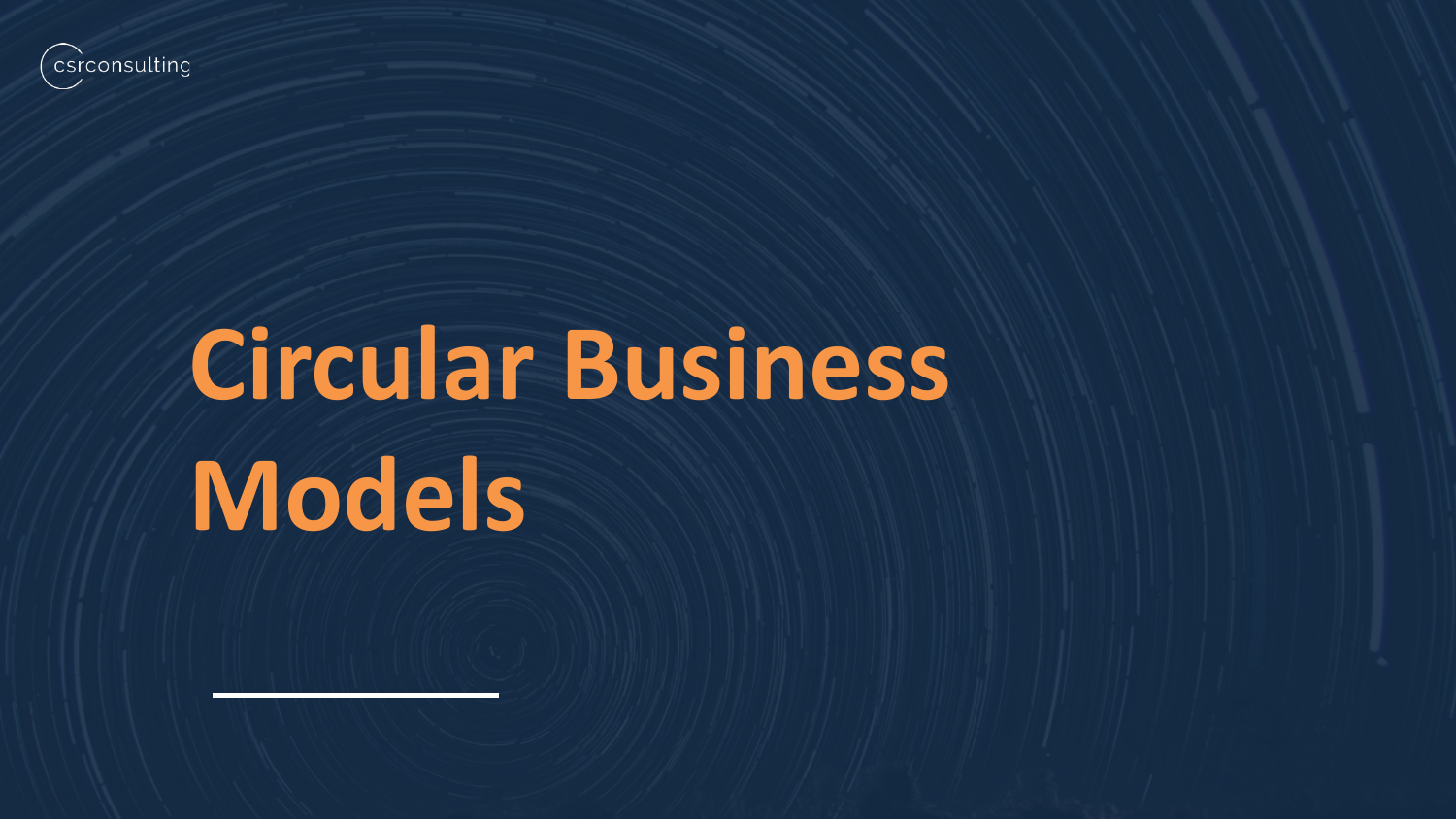

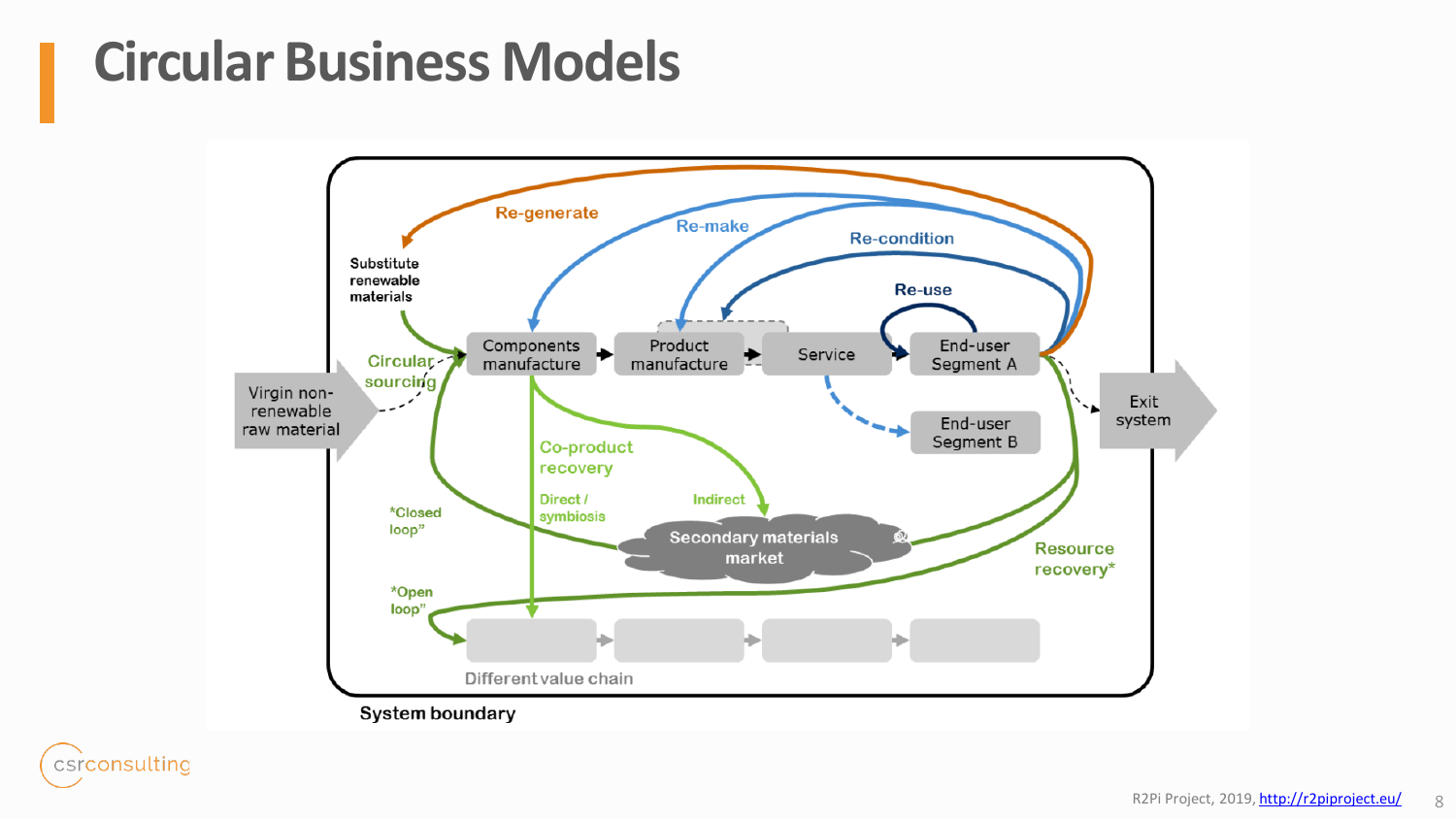Co-product recovery. Residual / secondary outputs from one process (or value chain) become inputs for another process (or value chain).

**Circular sourcing.** Sourcing recycled or renewable materials that can be returned to either the technical or biological cycle.

**Resource recovery. Materials** or products at end-of-use are incorporated into different products. or used as feedstock/inputs for another process (or value chain).

Source: R2Pi Project

csrconsulting



Re-condition. Fixing of a fault / aesthetic improvement of a product, but with no new/additional warranty on the product as a whole. Includes repair and refurbishment.

> Re-make. Manufacturing steps acting on an end-of-life part or product in order to return it to like-new or better performance, with warranty to match.

**Access.** Providing end-users with access to the functionality of products/assets, instead of ownership.

Performance. Focus on guaranteed performance level or outcome based on the functionality of a product/asset. Typically provided as a product-service bundle.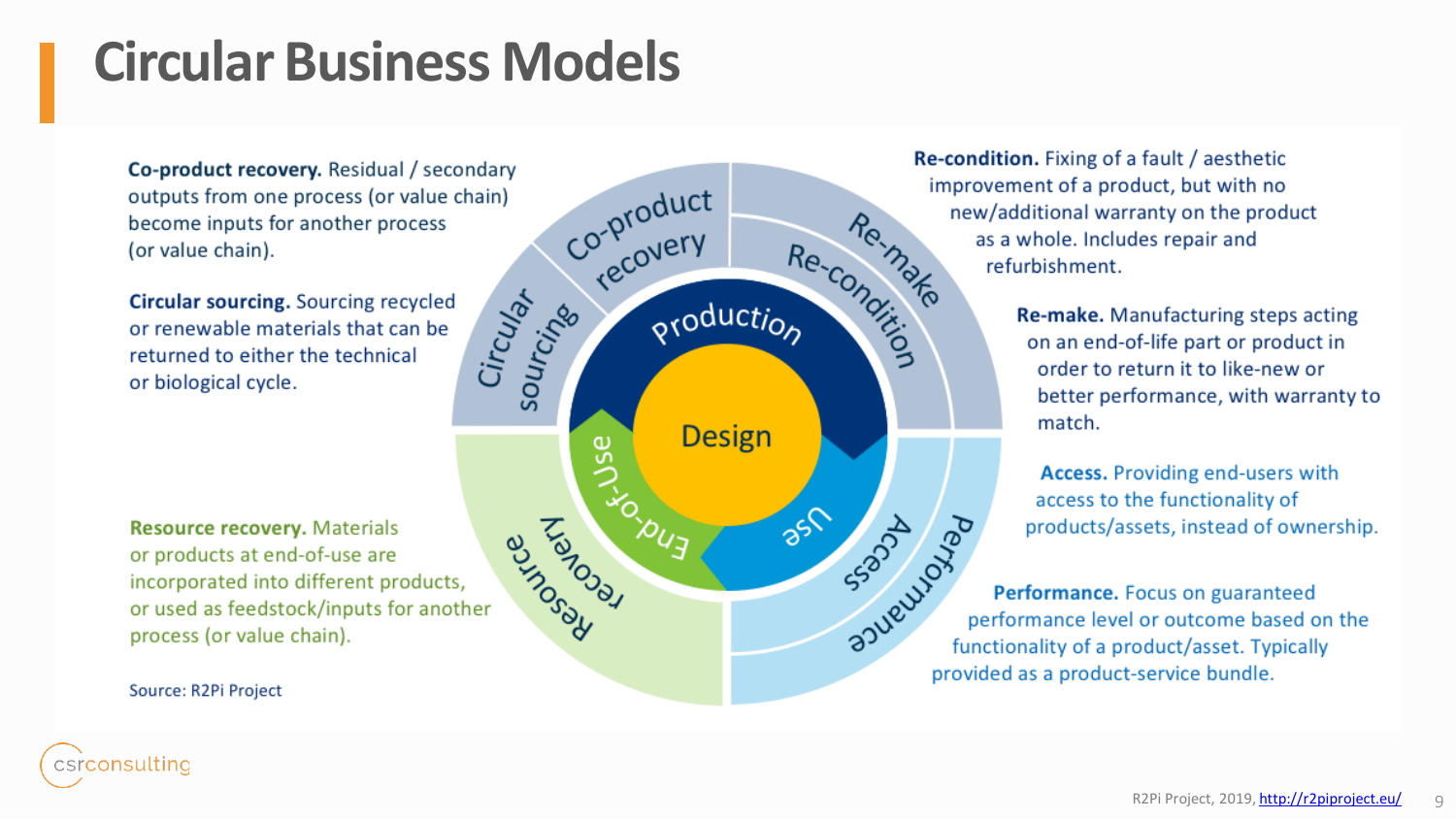Co-product

recovery

uso jours

production

**Design** 

350

Circulat

sourcing

Co-product recovery. Residual / secondary outputs from one process (or value chain) become inputs for another process (or value chain).

**Circular sourcing.** Sourcing recycled or renewable materials that can be returned to either the technical or biological cycle.

**BISLANDS** Resource recovery. Materials or products at end-of-use are incorporated into different products. or used as feedstock/inputs for another process (or value chain).

Source: R2Pi Project

Re-condition. Fixing of a fault / aesthetic improvement of a product, but with no Re-condition new/additional warranty on the product as a whole. Includes repair and refurbishment.

Re-make. Manufacturing steps acting on an end-of-life part or product in order to return it to like-new or better performance, with warranty to match.

**Access.** Providing end-users with access to the functionality of products/assets, instead of ownership.

Performance. Focus on guaranteed performance level or outcome based on the functionality of a product/asset. Typically provided as a product-service bundle.

csrconsulting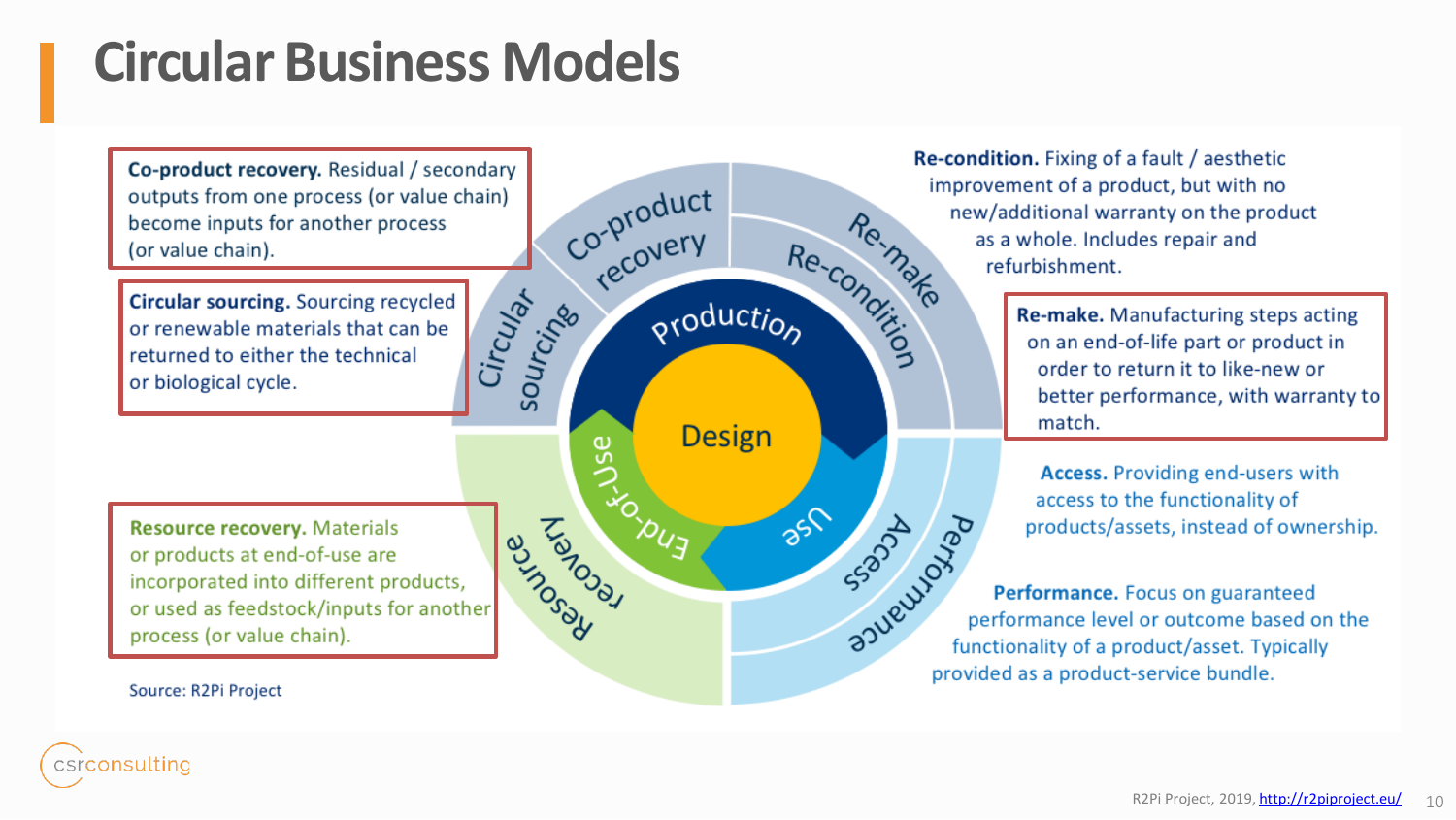

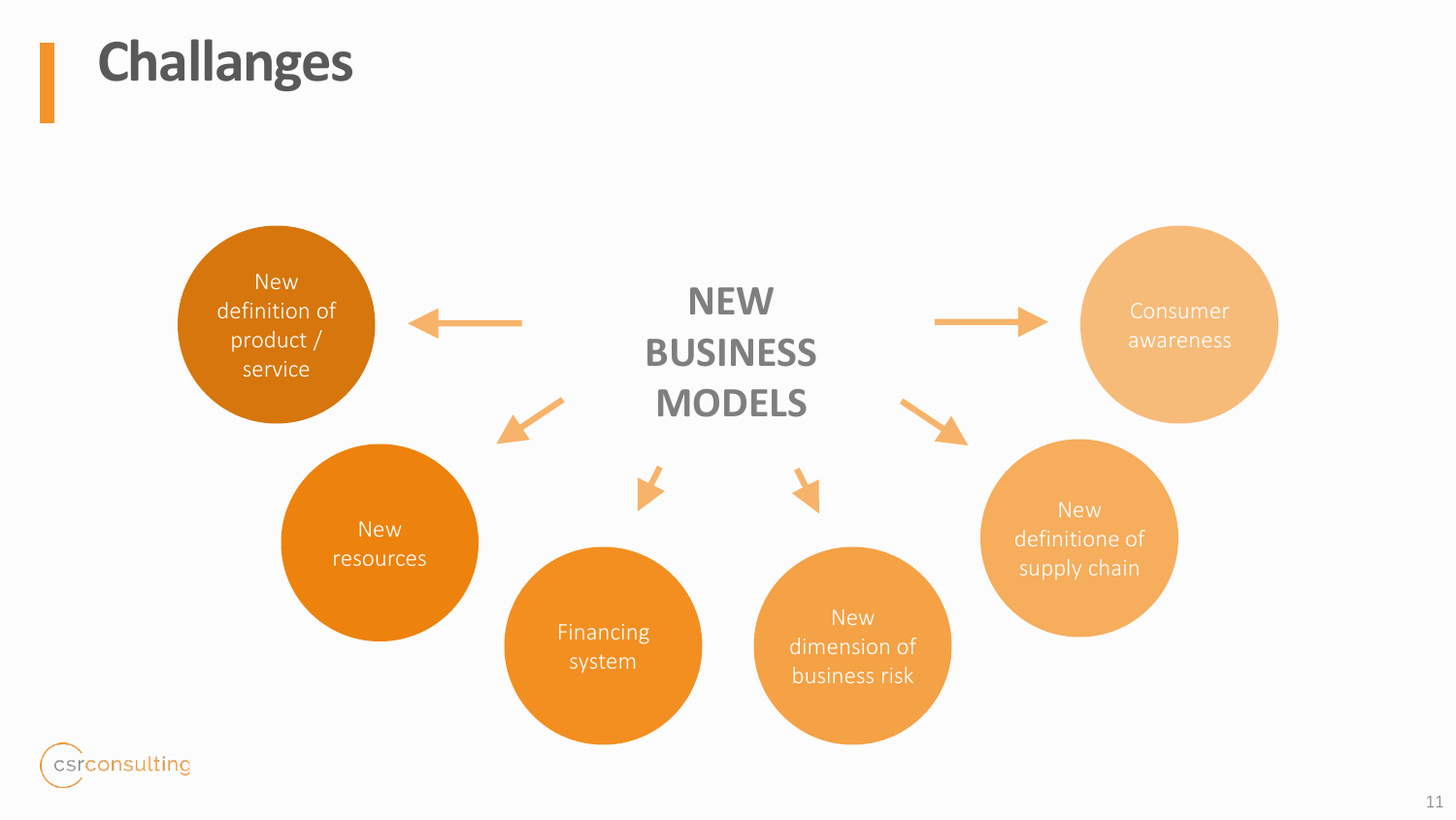### **Benefits and opportunities**